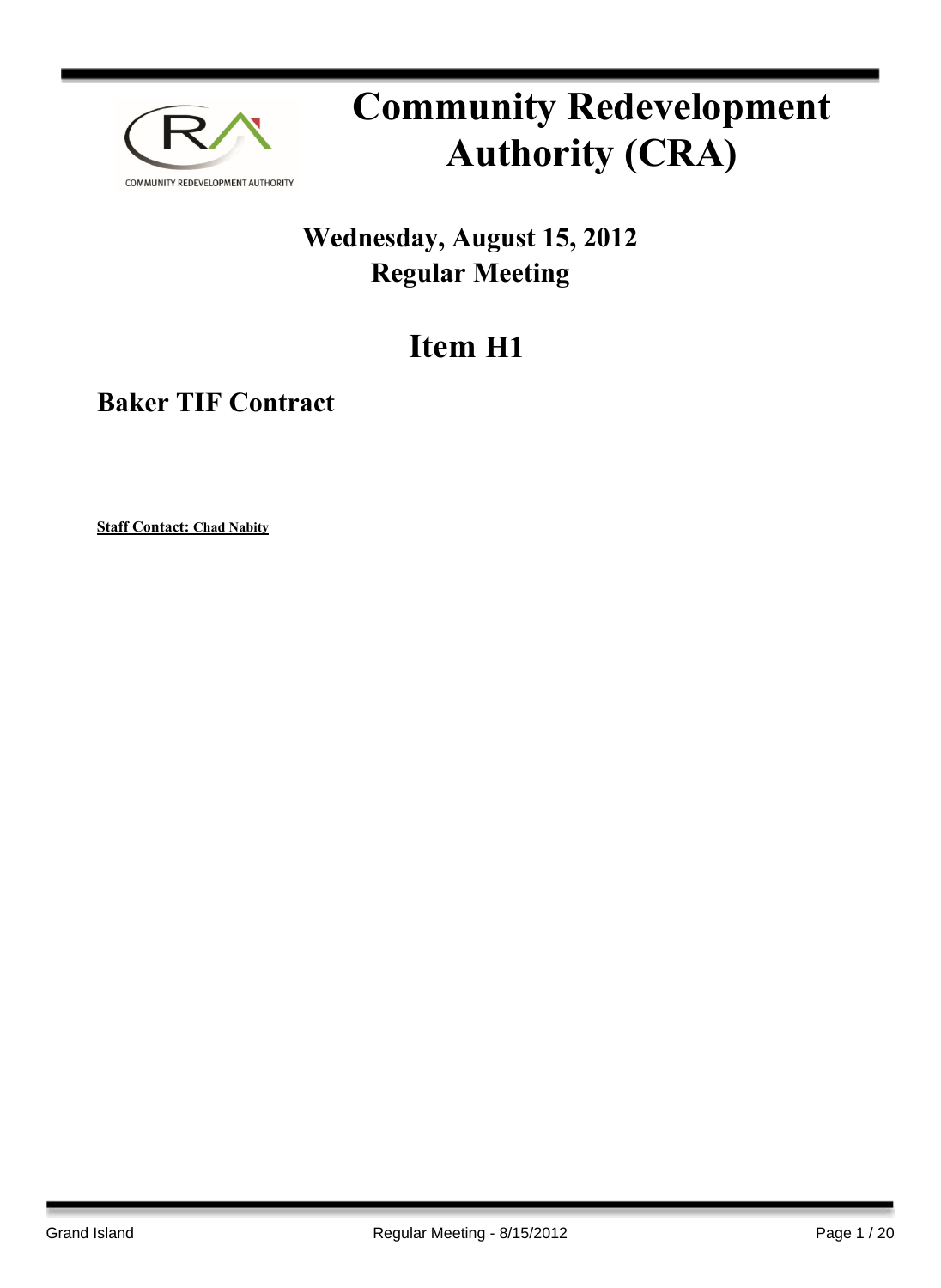#### REDEVELOPMENT CONTRACT

This Redevelopment Contract is made and entered into as of the \_\_\_\_\_<sup>th</sup> day of \_\_\_\_\_\_\_\_\_\_\_, 2012, by and between the Community Redevelopment Authority of the City of Grand Island, Nebraska ("Authority"), and Baker Development, Inc., a Nebraska corporation ("Redeveloper").

#### WITNESSETH:

WHEREAS, the City of Grand Island, Nebraska (the "City"), in furtherance of the purposes and pursuant to the provisions of Section 12 of Article VIII of the Nebraska Constitution and Sections l8-2101 to 18-2154, Reissue Revised Statutes of Nebraska, 2007, as amended (collectively the "Act"), has designated an area in the City as blighted and substandard; and

WHEREAS, City and Redeveloper desire to enter into this Redevelopment Contract for redevelopment of a parcel in the blighted and substandard area;

NOW, THEREFORE, in consideration of the mutual covenants and agreements herein set forth, Authority and Redeveloper do hereby covenant, agree and bind themselves as follows:

#### ARTICLE I

#### DEFINITIONS AND INTERPRETATION

Section 1.01 Terms Defined in this Redevelopment Contract.

Unless the context otherwise requires, the following terms shall have the following meanings for all purposes of this Redevelopment Contract, such definitions to be equally applicable to both the singular and plural forms and masculine, feminine and neuter gender of any of the terms defined:

"Act" means Section 12 of Article VIII of the Nebraska Constitution, Sections 18-2101 through 18-2154, Reissue Revised Statutes of Nebraska, 2007, as amended, and acts amendatory thereof and supplemental thereto

"Authority" means the Community Redevelopment Authority of the City of Grand Island, Nebraska.

"City" means the City of Grand Island, Nebraska.

"Governing Body" means the Mayor and City Council of the City.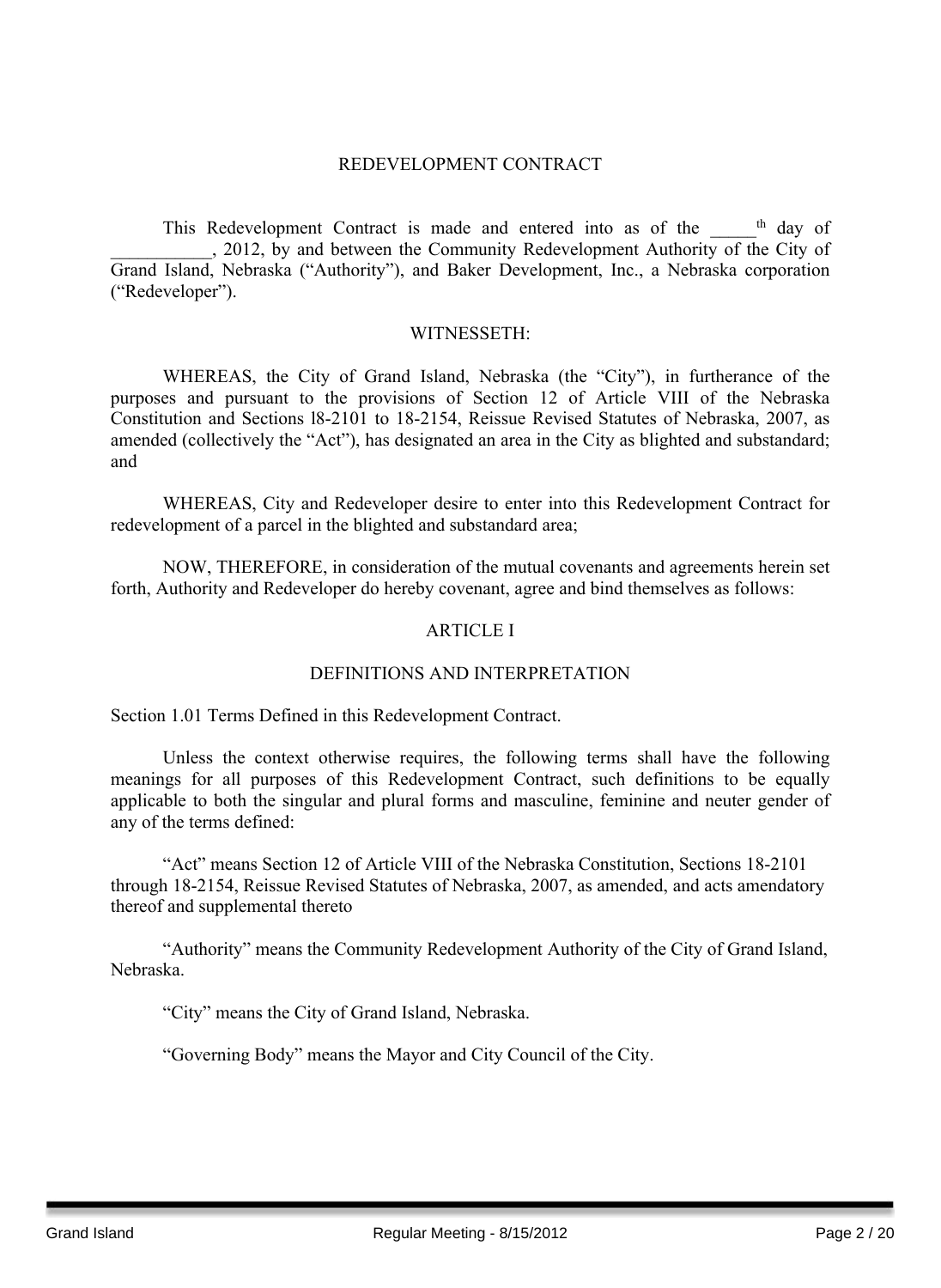"Holder" means the holders of TIF indebtedness issued by the Authority from time to time outstanding.

"Liquidated Damages Amount" means the amounts to be repaid to Authority by Redeveloper pursuant to Section 6.02 of this Redevelopment Contract.

"Project" means the improvements to the Redevelopment Area, as further described in Exhibit B attached hereto and incorporated herein by reference and, as used herein, shall include the Redevelopment Area real estate.

"Project Cost Certification" means a statement prepared and signed by the Redeveloper verifying the Redeveloper has been legally obligated for the payment of Project Costs identified on Exhibit D

"Project Costs" means only costs or expenses incurred by Redeveloper for the purposes set forth in §18-2103 (a) through (f), inclusive, of the Act as identified on Exhibit D.

"Redeveloper" means Baker Development, Inc., a Nebraska corporation.

"Redevelopment Area" means that certain real property situated in the City of Grand Island, Hall County, Nebraska, which has been declared blighted and substandard by the City pursuant to the Act, and which is more particularly described on Exhibit A attached hereto and incorporated herein by this reference.

"Redevelopment Contract" means this redevelopment contract between the Authority and Redeveloper with respect to the Project.

"Redevelopment Plan" means the Amended Redevelopment Plan for the Redevelopment Area related to the Project, prepared by the Authority and approved by the City pursuant to the Act.

"Resolution" means the Resolution of the Authority, as supplemented from time to time, approving this Redevelopment Contract and the issuance of the TIF Indebtedness.

"TIF Indebtedness" means any bonds, notes, loans, and advances of money or other indebtedness, including interest and premiums, if any, thereon, incurred by the Authority pursuant to Article III hereof and secured in whole or in part by TIF Revenues.

"TIF Revenues" means incremental ad valorem taxes generated by the Project which are allocated to and paid to the Authority pursuant to the Act.

Section 1.02 Construction and Interpretation.

The provisions of this Redevelopment Contract shall be construed and interpreted in accordance with the following provisions: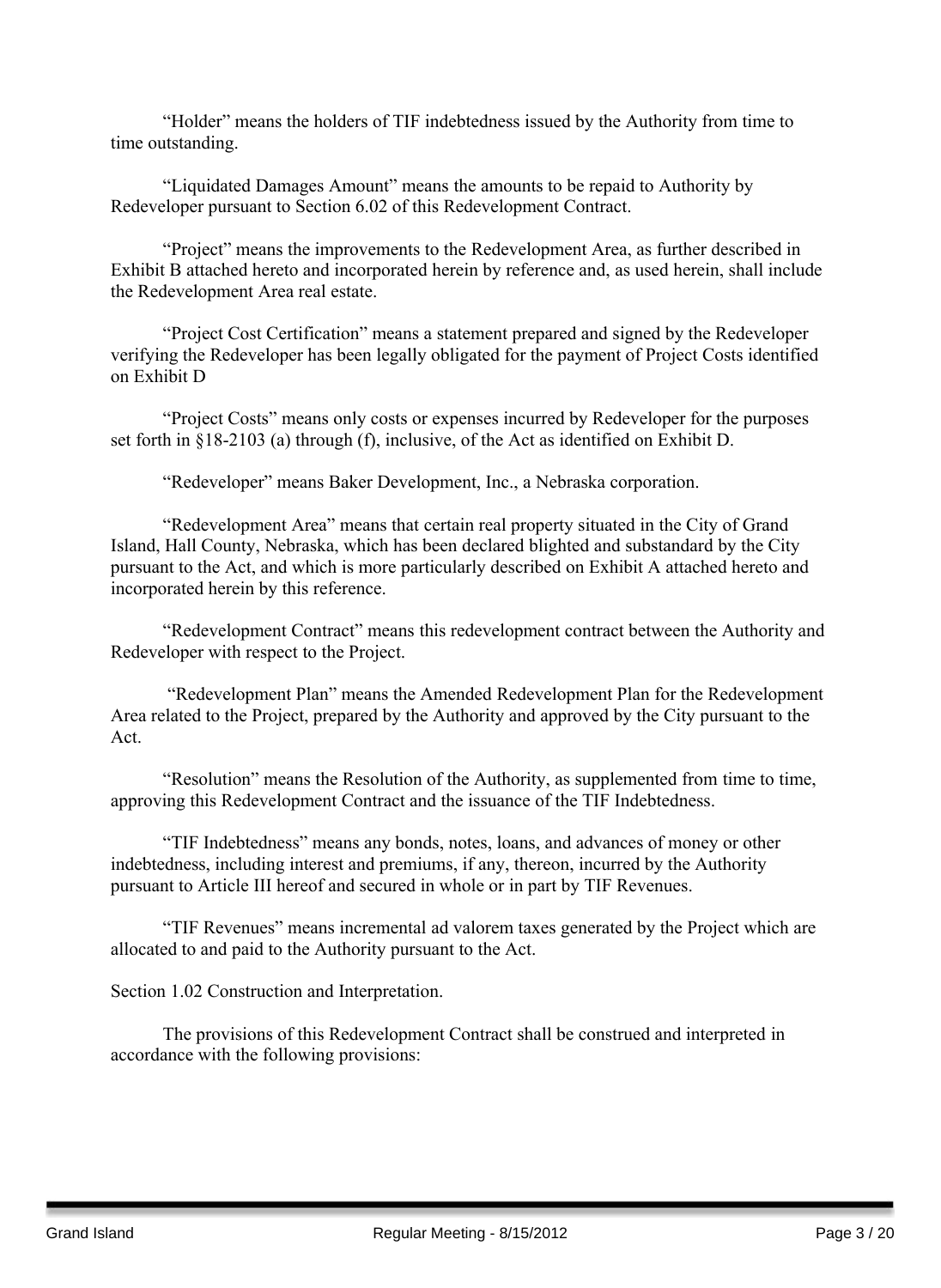(a) Wherever in this Redevelopment Contract it is provided that any person may do or perform any act or thing the word "may" shall he deemed permissive and not mandatory and it shall be construed that such person shall have the right, but shall not be obligated, to do and perform any such act or thing.

(b) The phrase "at any time" shall be construed as meaning "at any time or from time to time."

(c) The word 'including" shall be construed as meaning ''including, but not limited to"

(d) The words 'will" and "shall" shall each be construed as mandatory.

(e) The words "herein," "hereof," "hereunder," "hereinafter" and words of similar import shall refer to the Redevelopment Contract as a whole rather than to any particular paragraph, section or subsection, unless the context specifically refers thereto.

(f) Forms of words in the singular, plural, masculine, feminine or neuter shall be construed to include the other forms as the context may require.

(g) The captions to the sections of this Redevelopment Contract are for convenience only and shall not be deemed part of the text of the respective sections and shall not vary by implication or otherwise any of the provisions hereof.

#### ARTICLE II

#### REPRESENTATIONS

Section 2.01 Representations by Authority.

The Authority makes the following representations and findings:

(a) The Authority is a duly organized and validly existing Community Redevelopment Authority under the Act.

(b) The Redevelopment Plan has been duly approved and adopted by the City pursuant to Section 18-2109 through 18-2117 of the Act.

(c) The Authority deems it to be in the public interest and in furtherance of the purposes of the Act to accept the proposal submitted by Redeveloper as specified herein.

(d) The Redevelopment Project will achieve the public purposes of the Act by, among other things, increasing employment, improving public infrastructure, increasing the tax base, and lessening conditions of blight and substandard in the Redevelopment Area.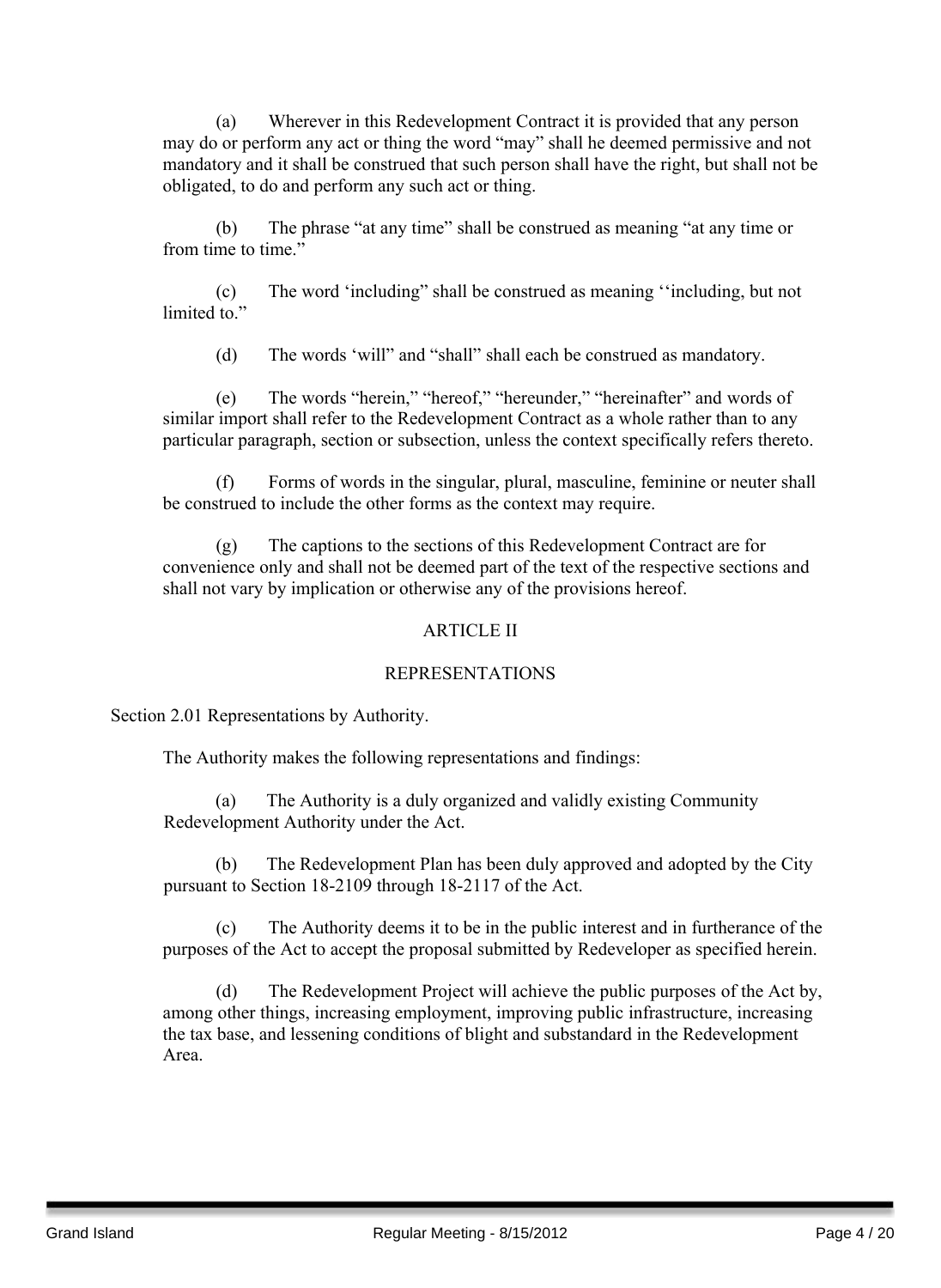(e) (1) The Redevelopment Plan is feasible and in conformity with the general plan for the development of the City as a whole and the plan is in conformity with the legislative declarations and determinations set forth in the Act, and

(2) Based on Representations made by the Redeveloper:

(i) The Project would not be economically feasible without the use of tax-increment financing,

(ii) The Project would not occur in the Redevelopment Area without the use of tax-increment financing, and

(iii) The costs and benefits of the Project, including costs and benefits to other affected political subdivisions, the economy of the community, and the demand for public and private services have been analyzed by the Authority and have been found to be in the long-term best interest of the community impacted by the Project.

(f) The Authority has determined that the proposed land uses and building requirements in the Redevelopment Area are designed with the general purpose of accomplishing, in conformance with the general plan, a coordinated, adjusted, and harmonious development of the City and its environs which will, in accordance with present and future needs, promote health, safety, morals, order, convenience, prosperity, and the general welfare, as well as efficiency and economy in the process of development: including, among other things, adequate provision for traffic, vehicular parking, the promotion of safety from fire, panic, and other dangers, adequate provision for light and air, the promotion of the healthful and convenient distribution of population, the provision of adequate transportation, water, sewerage and other public utilities, schools, parks, recreational and community facilities, and other public requirements, the promotion of sound design and arrangement, the wise and efficient expenditure of public funds, and the prevention of' the recurrence of insanitary or unsafe dwelling accommodations, or conditions of blight.

Section 2.02 Representations of Redeveloper.

The Redeveloper makes the following representations:

(a) The Redeveloper is a Nebraska corporation, having the power to enter into this Redevelopment Contract and perform all obligations contained herein and by proper action has been duly authorized to execute and deliver this Redevelopment Contract.

(b) The execution and delivery of the Redevelopment Contract and the consummation of the transactions therein contemplated will not conflict with or constitute a breach of or default under any bond, debenture, note or other evidence of indebtedness or any contract, loan agreement or lease to which Redeveloper is a party or by which it is bound, or result in the creation or imposition of any lien, charge or encumbrance of any nature upon any of the property or assets of the Redeveloper contrary to the terms of any instrument or agreement.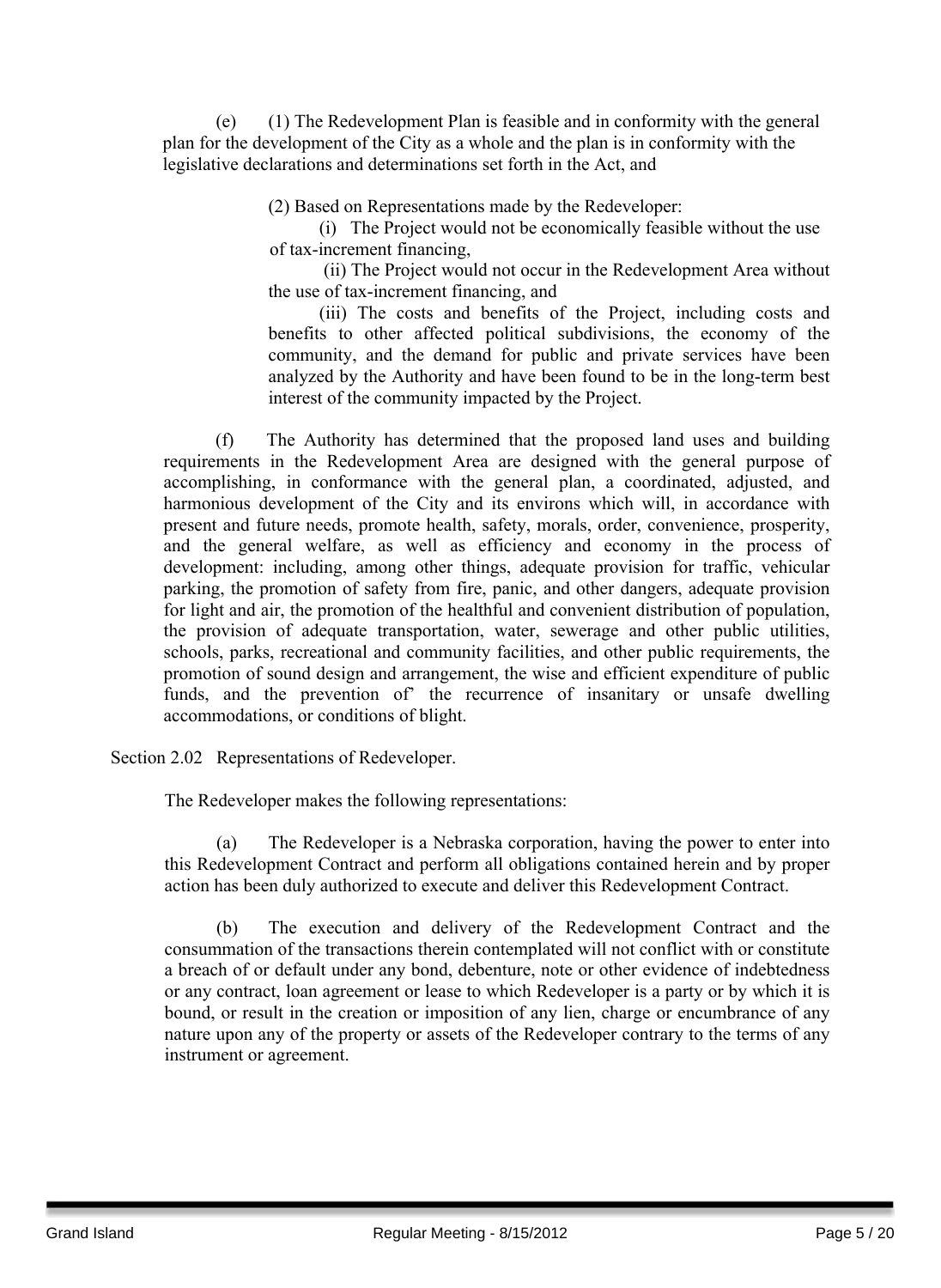(c) There is no litigation pending or to the best of its knowledge threatened against Redeveloper affecting its ability to carry out the acquisition, construction, equipping and furnishing of the Project or the carrying into effect of this Redevelopment Contract or, except as disclosed in writing to the Authority, as in any other matter materially affecting the ability of Redeveloper to perform its obligations hereunder.

(d) Any financial statements of the Redeveloper or its Members delivered to the Authority prior to the date hereof are true and correct in all respects and fairly present the financial condition of the Redeveloper and the Project as of the dates thereof; no materially adverse change has occurred in the financial condition reflected therein since the respective dates thereof; and no additional borrowings have been made by the Redeveloper since the date thereof except in the ordinary course of business, other than the borrowing contemplated hereby or borrowings disclosed to or approved by the Authority.

(e) The Project would not be economically feasible without the use of tax increment financing.

(f) The Project would not occur in the Redevelopment Area without the use of tax-increment financing.

(g) The Redeveloper is an accredited investor as that term is defined for purposes Regulation D, issued pursuant to the Securities Act of 1933, as amended.

#### ARTICLE III

#### OBLIGATIONS OF THE AUTHORITY

Section 3.01 Division of Taxes.

In accordance with Section 18-2147 of the Act, the Authority hereby provides that any ad valorem tax on the following real property in the Project: to wit: the property shown on attached Exhibit A, for the benefit of any public body be divided for a period of fifteen years after the effective date of this provision as set forth in this section. The effective date of this provision shall be January 1, 2013.

(a) That proportion of the ad valorem tax which is produced by levy at the rate fixed each year by or for each public body upon the Redevelopment Project Valuation (as defined in the Act) shall be paid into the funds of each such public body in the same proportion as all other taxes collected by or for the bodies; and

(b) That proportion of the ad valorem tax on real property in the Redevelopment Area in excess of such amount (the "Incremental Ad Valorem Tax"), if any, shall be allocated to, is pledged to, and, when collected, paid into a special fund of the Authority to pay the principal of, the interest on, and any premiums due in connection with the bonds, loans, notes or advances of money to, or indebtedness incurred by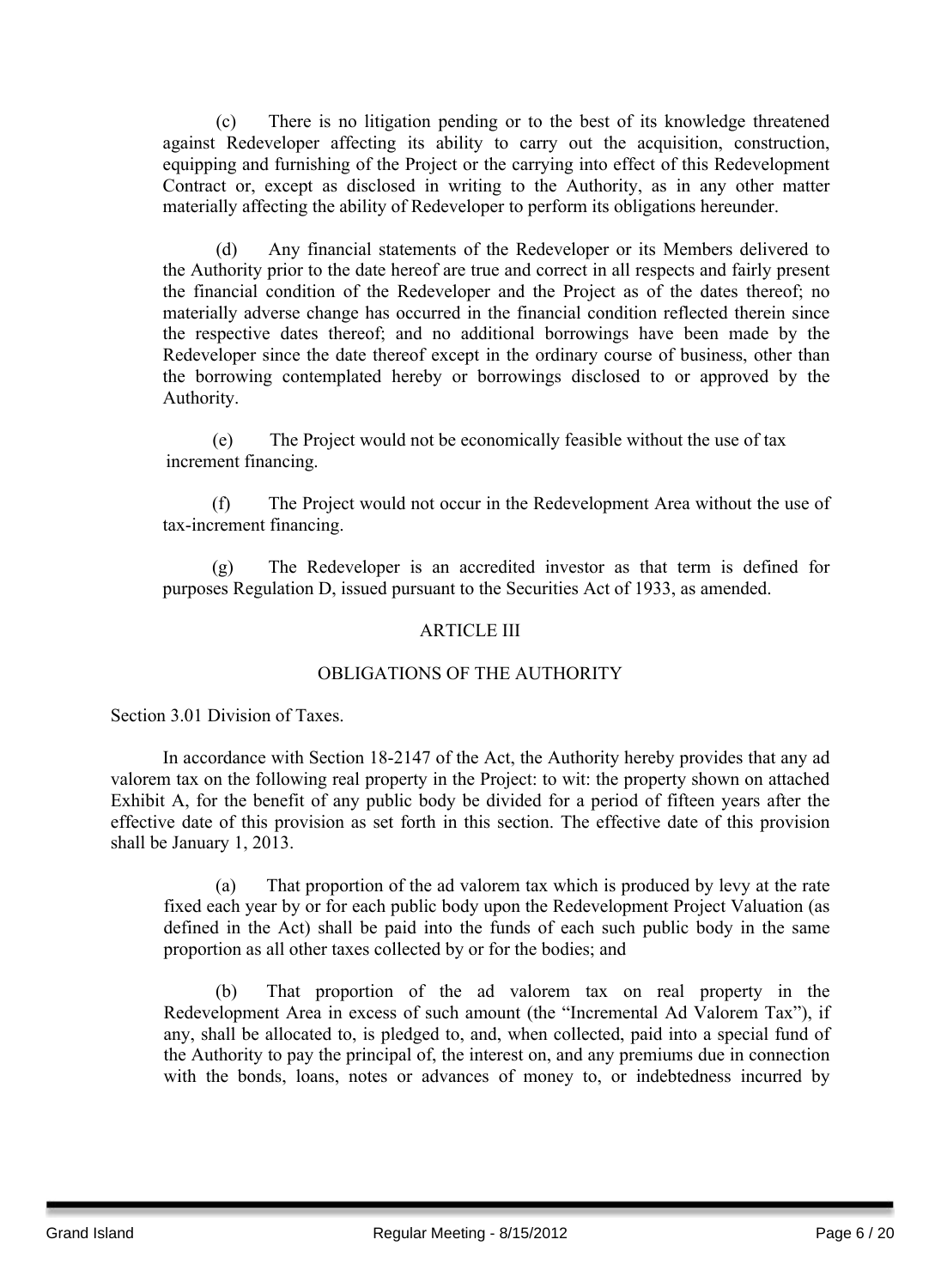whether funded, refunded, assumed, or otherwise, such Authority for financing or refinancing, in whole or in part, such Project. When such bonds, loans, notes, advances of money, or indebtedness, including interest and premium due have been paid, the Authority shall so notify the County Assessor and County Treasurer and all ad valorem taxes upon real property in such Project shall be paid into the funds of the respective public bodies.

#### Section 3.02 Issuance of TIF Indebtedness

Authority shall incur TIF Indebtedness in the form and principal amount and bearing interest and being subject to such terms and conditions as are specified on the attached exhibit C. No TIF Indebtedness will be issued until Redeveloper has (a) acquired fee title to the Redevelopment Area; (b) obtained financing commitments as described in Section 5.01; and (c) entered into a contract for construction of the Project. The Authority shall have no obligation to find a lender or investor to acquire the TIF Indebtedness, but rather shall issue the TIF Indebtedness to the Redeveloper upon payment of the principal amount thereof. The purchase price of the TIF Indebtedness may be offset against the Grant described in Section 3.04 hereof, in the sole discretion of the Authority.

The TIF Indebtedness issued pursuant to the provisions of this contract constitutes a limited obligation of the Authority payable exclusively from that portion of the ad valorem real estate taxes mentioned in subdivision (1)(b) of Section 18-2147, R.R.S. Neb. 2007, as levied, collected and apportioned from year to year with respect to certain real estate located within the "Redevelopment Area" The TIF Indebtedness shall not constitute a general obligation of the Authority and the Authority shall be liable for the payment thereof only out of said portion of taxes as described in this paragraph. The TIF Indebtedness shall not constitute an obligation of the State of Nebraska or of the City or the Authority (except for such receipts as have been pledged pursuant to Section 3.03) and neither the State or Nebraska, the Authority nor the City shall be liable for the payment thereof from any fund or source including but not limited to tax monies belonging to either thereof (except for such receipts as have been pledged pursuant to Section 3.03). Neither the members of the Authority's governing body nor any person executing the TIF Indebtedness shall be liable personally on the TIF Indebtedness by reason of the issuance thereof. The Authority's obligation to the holder of the TIF Indebtedness shall terminate, in all events no later than 15 years from the effective date set forth in Section 3.01 hereof.

Section 3.03 Pledge of TIF Revenues.

The Authority hereby pledges 100% of the annual TIF Revenues as security for the TIF Indebtedness.

Section 3.04 Grant of Proceeds of' TIF Indebtedness.

From the proceeds of the TIF indebtedness incurred as described on Exhibit C, the Authority shall grant the following sums to the following entities, to wit: 100% to the Redeveloper for Project Costs.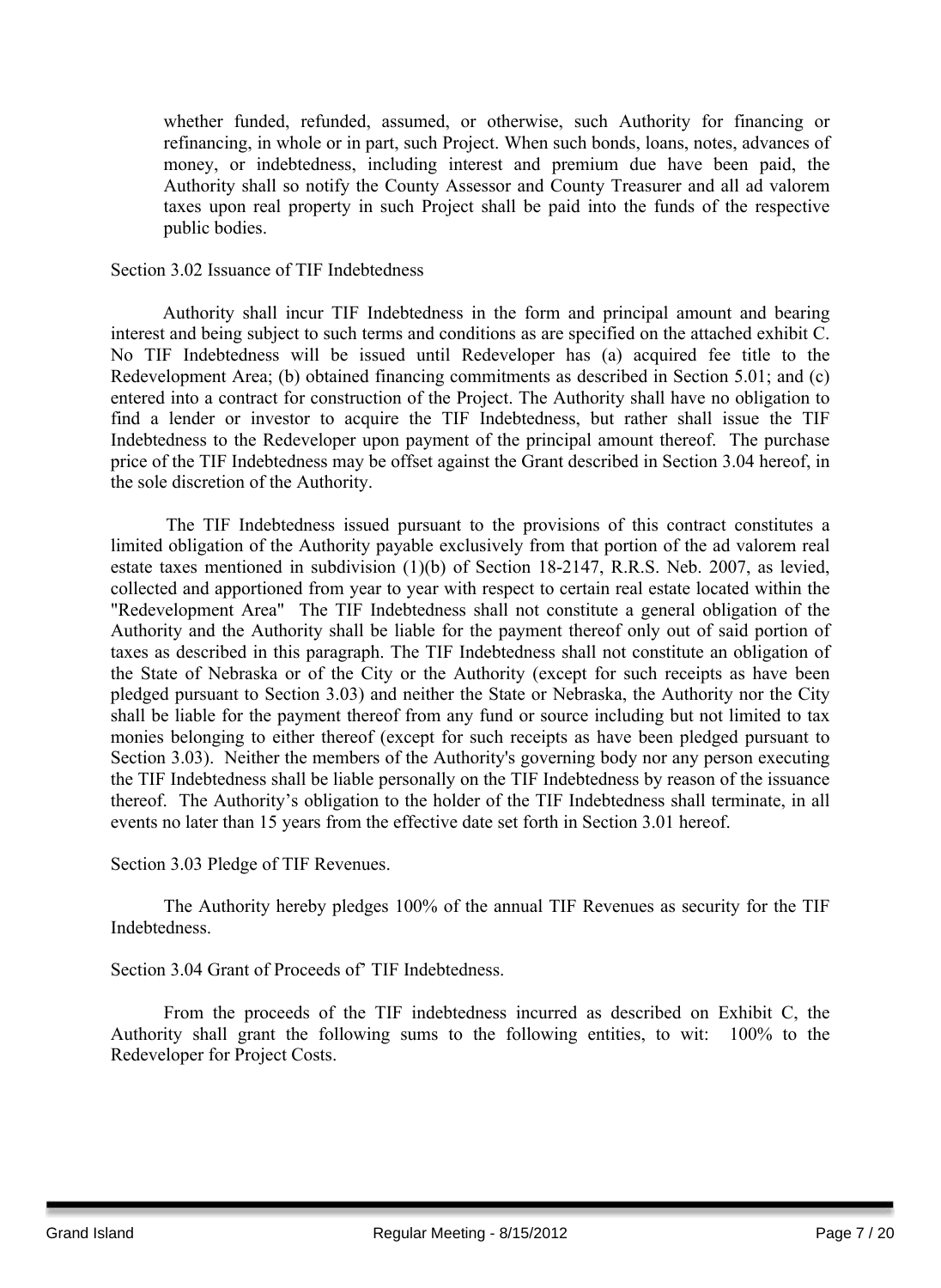Notwithstanding the foregoing, the amount of the grant shall not exceed the amount of Project Costs certified pursuant to Section 4.02. The grants shall be paid to the Redeveloper upon certification that the Redeveloper has incurred or is obligated to incur such Project Costs which include supporting documentation requested by Authority and shall, if requested by Redeveloper, be made in one or more advances.

Section 3.05 Creation of Fund.

The Authority will create a special fund to collect and hold the TIF Revenues. Such special fund shall be used for no purpose other than to pay TIF Indebtedness issued pursuant to Sections 3.02 above.

#### ARTICLE IV

#### OBLIGATIONS OF REDEVELOPER

Section 4.01 Construction of Project; Insurance.

(a) Redeveloper will complete the Project and install all infrastructure, improvements, buildings, fixtures, equipment and furnishings necessary to operate the Project. Redeveloper shall be solely responsible for obtaining all permits and approvals necessary to acquire, construct and equip the Project. Until construction of the Project has been completed, Redeveloper shall make reports in such detail and at such times as may be reasonably requested by the Authority as to the actual progress of Redeveloper with respect to construction of the Project. Promptly after completion by the Redeveloper of the Project, the Redeveloper shall furnish to the Authority a Certificate of Completion. The certification by the Redeveloper shall be a conclusive determination of satisfaction of the agreements and covenants in this Redevelopment Contract with respect to the obligations of Redeveloper and its successors and assigns to construct the Project. As used herein, the term "completion" shall meant substantial completion of the Project.

(b) Any general contractor chosen by the Redeveloper or the Redeveloper itself shall be required to obtain and keep in force at all times until completion of construction, policies of insurance including coverage for contractors' general liability and completed operations and a penal bond as required by the Act. The City, the Authority and the Redeveloper shall be named as additional insured. Any contractor chosen by the Redeveloper or the Redeveloper itself, as an owner, shall be required to purchase and maintain property insurance upon the Project to the full insurable value thereof. This insurance shall insure against the perils of fire and extended coverage and shall include "All Risk" insurance for physical loss or damage. The contractor or the Redeveloper, as the case may be, shall furnish the Authority with a Certificate of Insurance evidencing policies as required above. Such certificates shall state that the insurance companies shall give the Authority prior written notice in the event of cancellation of or material change in any of any of the policies.

(c) Redeveloper shall pay, on execution hereof the sum of \$1,000 to the City of Grand Island for administrative expenses related to payment of the tax increment revenue.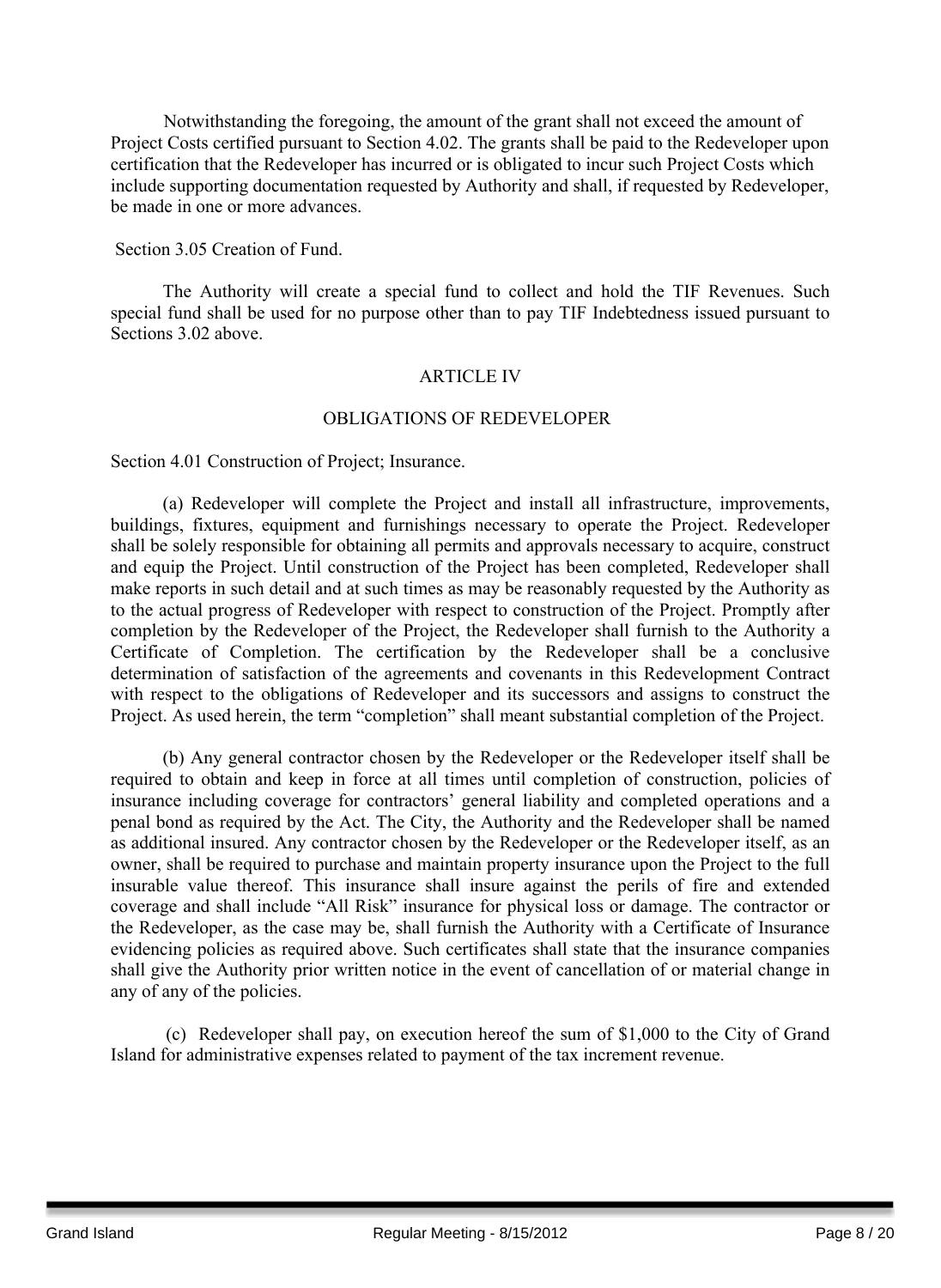#### Section 4.02 Cost Certification.

Redeveloper shall submit to Authority a certification of Project Costs, on or before the issuance of the TIF Indebtedness which shall contain detail and documentation showing the payment or obligation for payment of Project Costs specified on the attached Exhibit D in an amount at least equal to the grant to Redeveloper pursuant to Section 3.05.

#### Section 4.03 Legal Costs.

Redeveloper shall pay the Authority the sum of \$1,250 for the costs incurred by the Authority associated with the issuance of the TIF Indebtedness. Redeveloper understands that the law firm assisting with the issuance of the TIF Indebtedness represents the Authority and not the Redeveloper.

#### Section 4.04 No Discrimination.

Redeveloper agrees and covenants for itself, its successors and assigns that as long as any TIF Indebtedness is outstanding, it will not discriminate against any person or group of persons on account of race, sex, color, religion, national origin, ancestry, disability, marital status or receipt of public assistance in connection with the Project. Redeveloper, for itself and its successors and assigns, agrees that during the construction of the Project, Redeveloper will not discriminate against any employee or applicant for employment because of race, religion, sex, color, national origin, ancestry, disability, marital status or receipt of public assistance. Redeveloper will comply with all applicable federal, state and local laws related to the Project.

#### Section 4.05 Pay Real Estate Taxes.

Redeveloper intends to create a taxable real property valuation [over and above the valuation thereof as the same existed on January 1, 2012] of the Redevelopment Project Area of One Hundred Fifty Eight Thousand Dollars (\$158,000) no later than no later than January 1, 2013. During the period that any TIF Indebtedness is outstanding, neither the Redeveloper, nor its assigns, will (1) file a protest seeking to obtain a real estate property valuation on the Redevelopment Area of less than the sum of: (a) One Hundred Fifty Eight Thousand Dollars (\$158,000) and (b) the valuation of the Redevelopment Project Area as the same existed on January 1, 2012; (2) convey the Redevelopment Area or structures thereon to any entity which would be exempt from the payment of real estate taxes or cause the nonpayment of such real estate taxes; nor (3) allow real estate taxes and assessments levied on the Redevelopment Area and Project to become delinquent during the term that any TIF Indebtedness is outstanding. Redeveloper shall pay the real property ad valorem taxes for the project for the year 2027 prior to January 1, 2028.

#### Section 4.07 Assignment or Conveyance.

Any assignment or conveyance of the any portion of the Redevelopment, the Project or any interest therein prior to the termination of the 15 year period commencing on the effective date specified in Section 3.01 hereof Area by the Redeveloper shall be subject to the terms and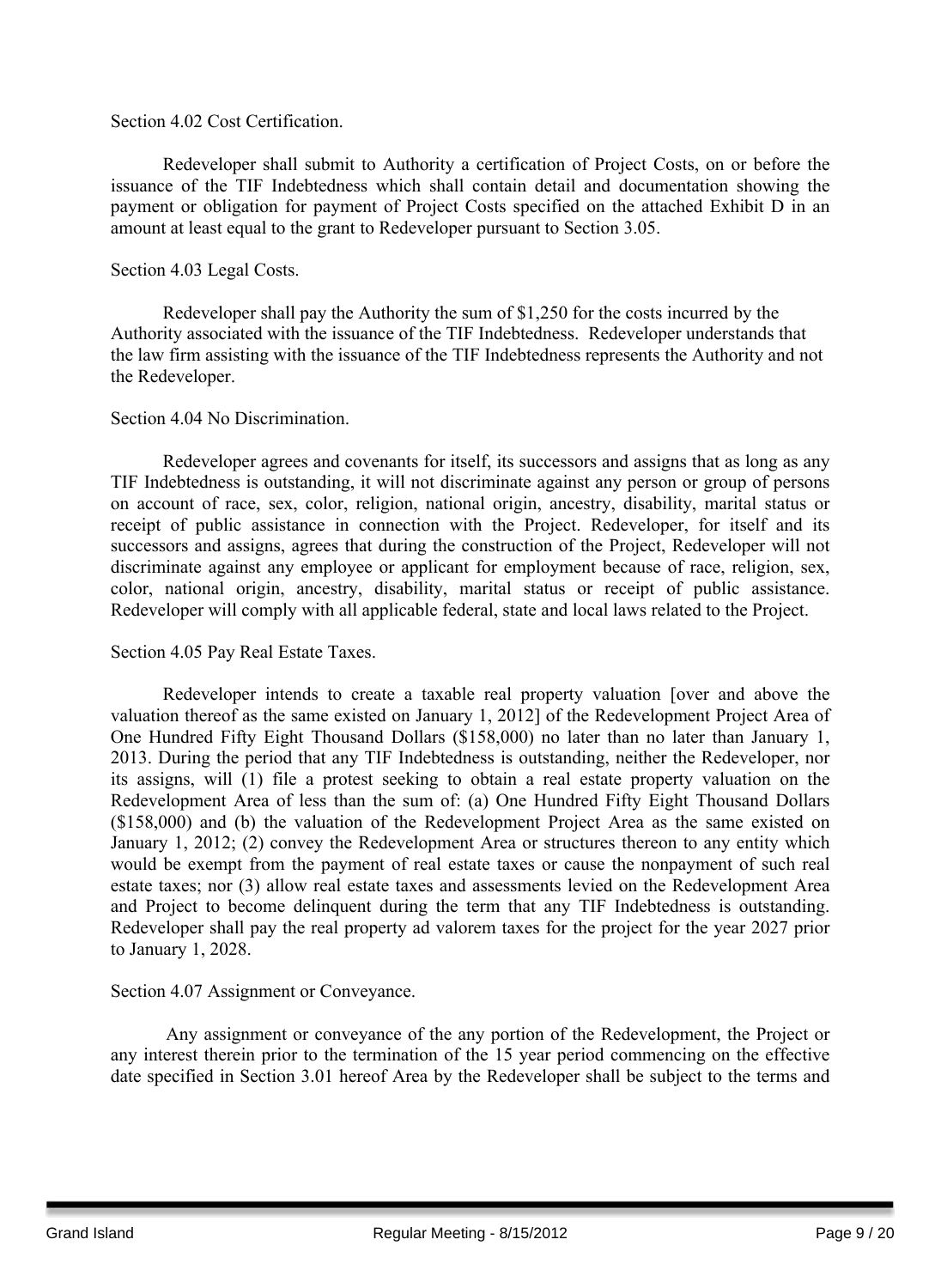conditions of this Redevelopment Contract.

Section 4.08 Purchase of TIF Indebtedness.

The Redeveloper shall purchase the TIF Indebtedness at 100% of the principal amount thereof upon issuance of such debt. The Authority may provide that such purchase be offset against the grant provided in Section 3.04 hereof.

Section 4.09 Penal Bond.

The Developer shall execute a penal bond for the Project with good and sufficient surety to be approved by the Authority meeting the requirements of Section 18-2151, Reissue Revised Statutes of Nebraska, as amended, on or prior to its execution of this Contract.

Section 4.10 Immigration Status.

The Redeveloper agrees that any contractor for the Project shall be required to agree to use a federal immigration verification system (as defined in §4-114, R.S. Supp. 2009) to determine the work eligibility status of new employees physically performing services on the Project and to comply with all applicable requirements of §4-114, R.S. Supp. 2009.

#### ARTICLE V

#### FINANCING REDEVELOPMENT PROJECT; ENCUMBRANCES

Section 5.01 Financing.

Redeveloper shall pay all Project Costs and any and all other costs related to the Redevelopment Area and the Project which are in excess of the amounts paid from the proceeds of the TIF Indebtedness granted to Redeveloper. Prior to issuance of the TIF Indebtedness, Redeveloper shall provide Authority with evidence satisfactory to the Authority that private funds have been committed to the Redevelopment Project in amounts sufficient to complete the Redevelopment Project. Redeveloper shall timely pay all costs, expenses, fees, charges and other amounts associated with the Project which shall include such other fees and expenses imposed by the Authority.

#### ARTICLE VI

#### DEFAULT, REMEDIES; INDEMNIFICATION

Section 6.01 General Remedies of Authority and Redeveloper.

Subject to the further provisions of this Article VI, in the event of any failure to perform or breach of this Redevelopment Contract or any of its terms or conditions, by any party hereto or any successor to such party, such party, or successor, shall, upon written notice from the other,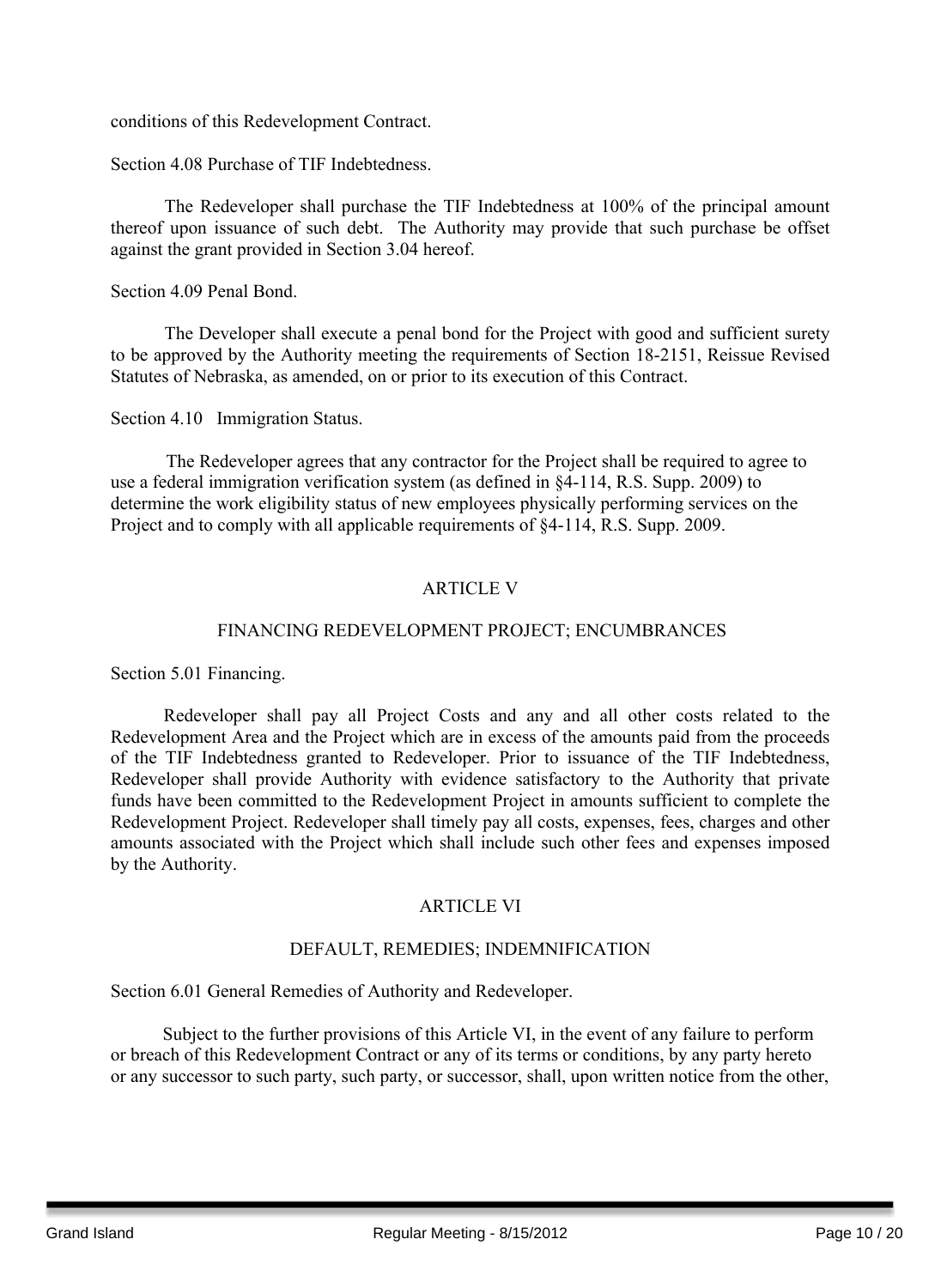proceed immediately to commence such actions as may be reasonably designed to cure or remedy such failure to perform or breach which cure or remedy shall be accomplished within a reasonable time by the diligent pursuit of corrective action. In case such action is not taken, or diligently pursued, or the failure to perform or breach shall not be cured or remedied within a reasonable time, this Redevelopment Contract shall be in default and the aggrieved party may institute such proceedings as may be necessary or desirable to enforce its rights under this Redevelopment Contract, including, but not limited to, proceedings to compel specific performance by the party failing to perform on in breach of its obligations.

Section 6.02 Additional Remedies of Authority

In the event that:

(a) The Redeveloper, on successor in interest, shall fail to complete the construction of the Project on or before January 1, 2013, or shall abandon construction work for any period of 90 days,

(b) The Redeveloper, on successor in interest, shall fail to pay real estate taxes or assessments on the Redevelopment Area on any part thereof or payments in lieu of taxes pursuant to Section 4.07 when due; or

(c) There is, in violation of Section 4.08 of this Redevelopment Contract, and such failure or action by the Redeveloper has not been cured within 30 days following written notice from Authority, then the Redeveloper shall be in default of this Redevelopment Contract.

In the event of such failure to perform, breach or default occurs and is not cured in the period herein provided, the parties agree that the damages caused to the Authority would be difficult to determine with certainty and that a reasonable estimation of the amount of damages that could be incurred is the amount of the grant to Redeveloper pursuant to Section 3.04 of this Redevelopment Contract, less any reductions in the principal amount of the TIF Indebtedness, plus interest on such amounts as provided herein (the "Liquidated Damages Amount"). The Liquidated Damages Amount shall be paid by Redeveloper to Authority within 30 days of demand from Authority.

Interest shall accrue on the Liquidated Damages Amount at the rate of one percent (1%) over the prime rate as published and modified in the Wall Street Journal from time to time and interest shall commence from the date that the Authority gives notice to the Redeveloper demanding payment.

Payment of the Liquidated Damages Amount shall not relieve Redeveloper of its obligation to pay real estate taxes or assessments with respect to the Project.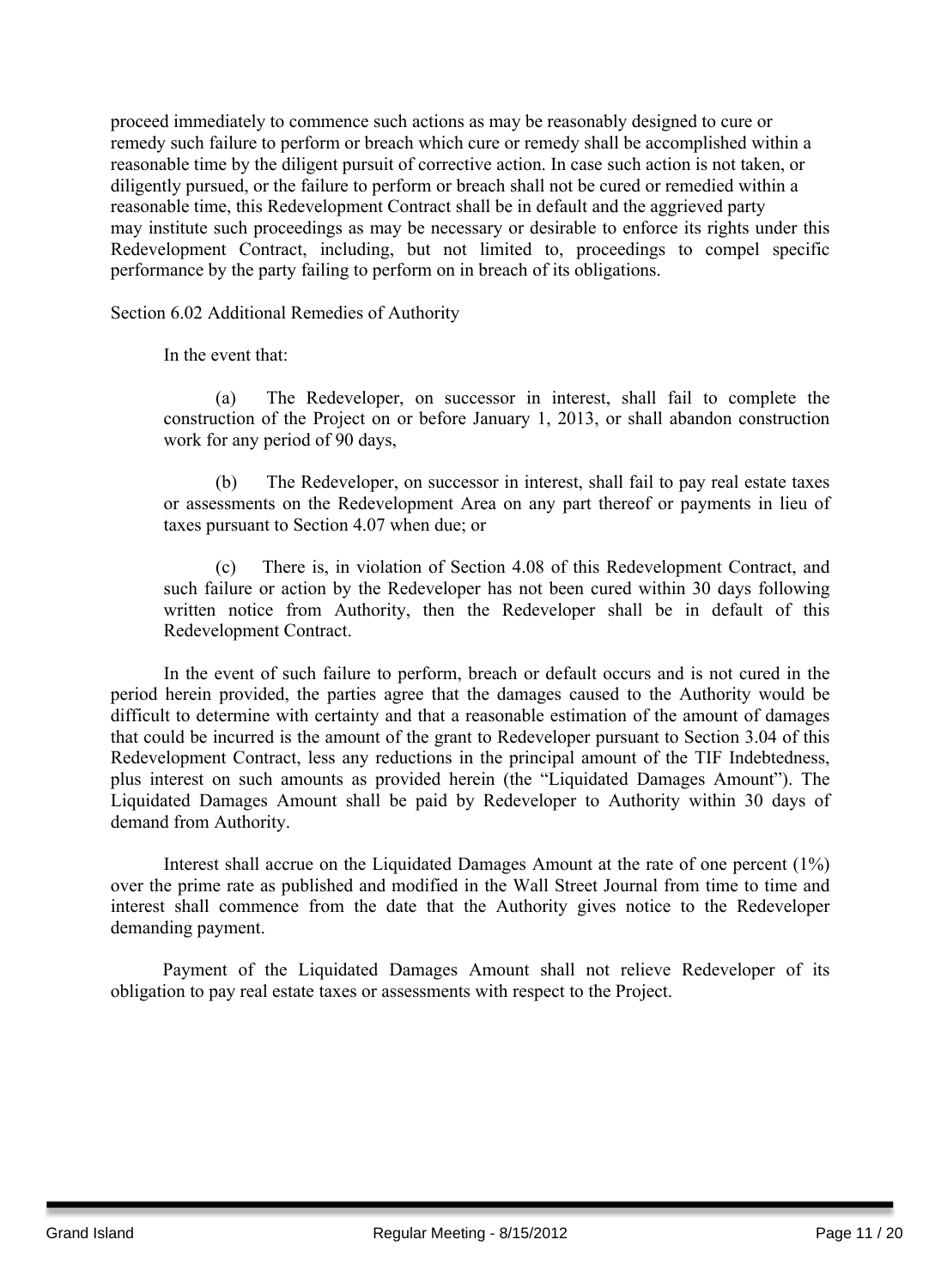Section 6.03 Remedies in the Event of Other Redeveloper Defaults.

In the event the Redeveloper fails to perform any other provisions of this Redevelopment Contract (other than those specific provisions contained in Section 6.02), the Redeveloper shall be in default. In such an instance, the Authority may seek to enforce the terms of this Redevelopment Contract or exercise any other remedies that may be provided in this Redevelopment Contract or by applicable law; provided, however, that the default covered by this Section shall not give rise to a right or rescission on termination of this Redevelopment Contract, and shall not be covered by the Liquidated Damages Amount.

Section 6.04 Forced Delay Beyond Party's Control.

For the purposes of any of the provisions of this Redevelopment Contract, neither the Authority nor the Redeveloper, as the case may be, nor any successor in interest, shall be considered in breach of or default in its obligations with respect to the conveyance or preparation of the Redevelopment Area for redevelopment, or the beginning and completion of construction of the Project, or progress in respect thereto, in the event of forced delay in the performance of such obligations due to unforeseeable causes beyond its control and without its fault or negligence, including, but not restricted to, acts of God, or of the public enemy, acts of the Government, acts of the other party, fires, floods, epidemics, quarantine restrictions, strikes, freight embargoes, and unusually severe weather or delays in subcontractors due to such causes; it being the purpose and intent of this provision that in the event of the occurrence of any such forced delay, the time or times for performance of the obligations of the Authority or of the Redeveloper with respect to construction of the Project, as the case may be, shall be extended for the period of the forced delay: Provided, that the party seeking the benefit of the provisions of this section shall, within thirty (30) days after the beginning of any such forced delay, have first notified the other party thereto in writing, and of the cause or causes thereof and requested an extension for the period of the forced delay.

#### Section 6.05 Limitations of Liability; Indemnification.

Notwithstanding anything in this Article VI or this Redevelopment Contract to the contrary, neither the City, the Authority, nor their officers, directors, employees, agents nor their governing bodies shall have any pecuniary obligation or monetary liability under this Redevelopment Contract. The sole obligation of the Authority under this Redevelopment Contract shall be the issuance of the TIF Indebtedness and granting of a portion of the proceeds thereof to Redeveloper, as specifically set forth in Sections 3.02 and 3.04. The obligation of the City and Authority on any TIF Indebtedness shall be limited solely to the payment of the TIF Revenues on the TIF Indebtedness. Specifically, but without limitation, neither the City nor Authority shall be liable for any costs, liabilities, actions, demands, or damages for failure of any representations, warranties or obligations hereunder. The Redeveloper releases the City and Authority from, agrees that neither the City or Authority shall be liable for, and agrees to indemnify and hold the City and Authority harmless from any liability for any loss or damage to property or any injury to or death of any person that may be occasioned by any cause whatsoever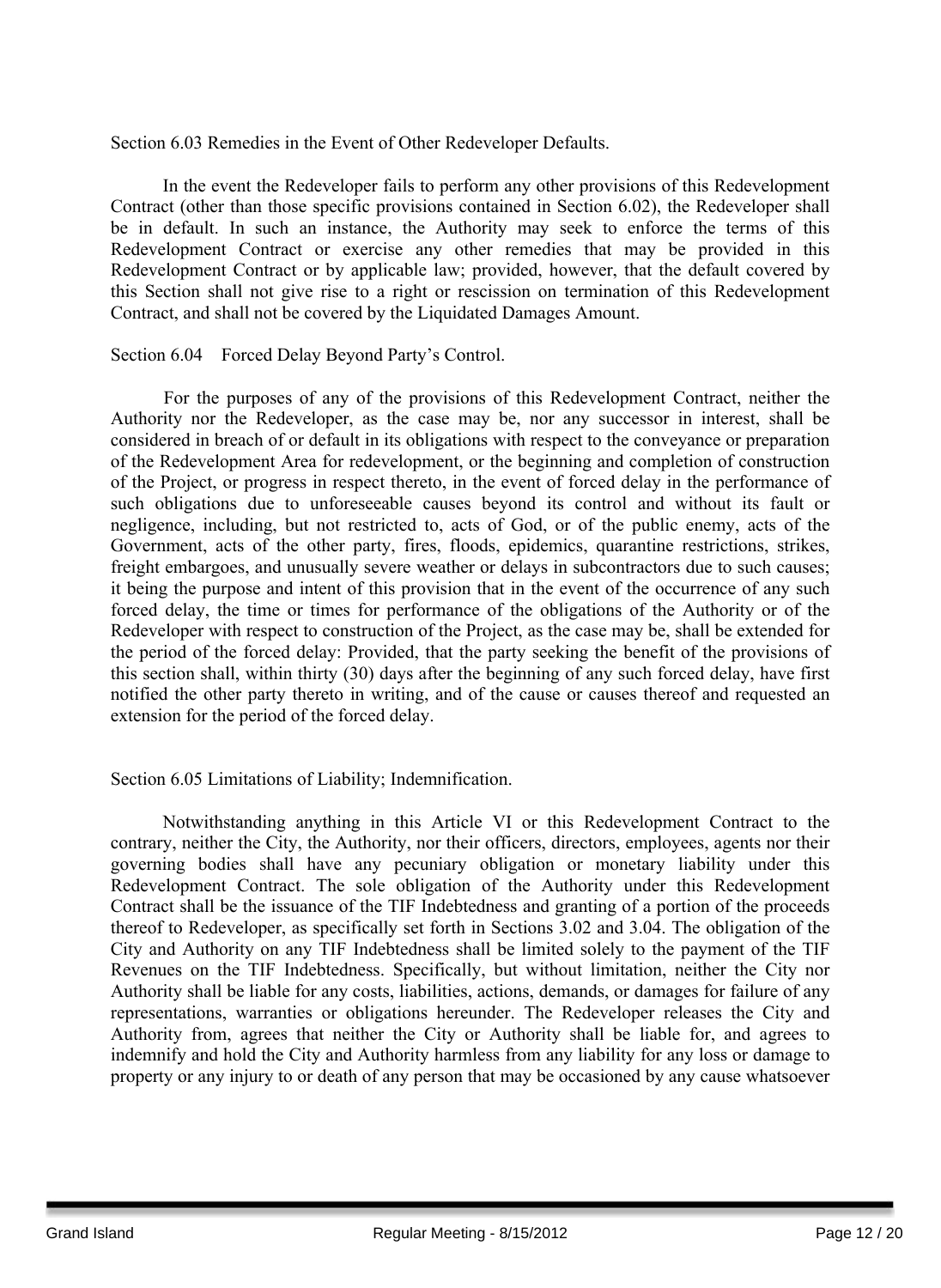pertaining to the Project.

The Redeveloper will indemnify and hold each of the City and Authority and their directors, officers, agents, employees and member of their governing bodies free and harmless from any loss, claim, damage, demand, tax, penalty, liability, disbursement, expense, including litigation expenses, attorneys' fees and expenses, or court costs arising out of any damage or injury, actual or claimed, of whatsoever kind or character, to property (including loss of use thereof) or persons, occurring or allegedly occurring in, on or about the Project during the term of this Redevelopment Contract or arising out of any action or inaction of Redeveloper, whether on not related to the Project, or resulting from or in any way connected with specified events, including the management of' the Project, or in any way related to the enforcement of this Redevelopment Contract or army other cause pertaining to the Project.

#### ARTICLE VII

#### **MISCELLANEOUS**

Section 7.01 Notice Recording.

This Redevelopment Contract or a notice memorandum of this Redevelopment Contract shall be recorded with the County Register of Deeds in which the Redevelopment Area is located.

Section 7.02 Governing Law.

This Redevelopment Contract shall be governed by the laws of the State of' Nebraska, including but not limited to the Act.

Section 7.03 Binding Effect; Amendment.

This Redevelopment Contract shall be binding on the parties hereto and their respective successors and assigns. This Redevelopment Contract shall run with the Redevelopment Area. The Redevelopment Contract shall not be amended except by a writing signed by the party to be bound.

Section 7.04 Third Party Enforcement,

The provisions of this Redevelopment Contract which obligate the Redeveloper shall inure to the benefit of the holder of the TIF Indebtedness, the Hall County Assessor, the City and the Authority, any of whom may, but are not obligated to enforce the terms of this Redevelopment Contract in a court of law.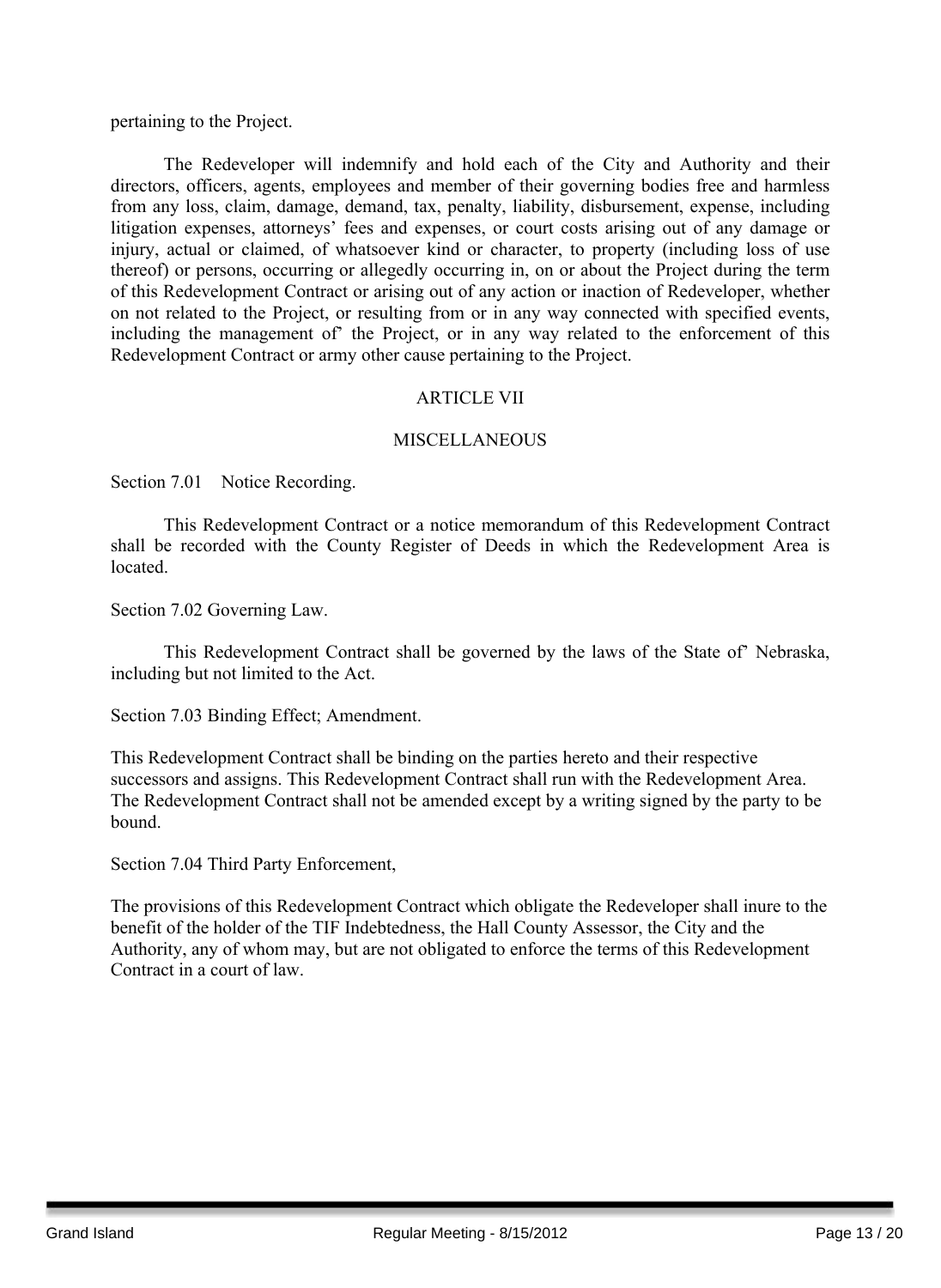IN WITNESS WHEREOF, City and Redeveloper have signed this Redevelopment Contract as of the date and year first above written.

COMMUNITY REDEVELOPMENT AUTHORITY OF THE CITY OF ATTEST: GRAND ISLAND, NEBRASKA

Secretary

By: Chairman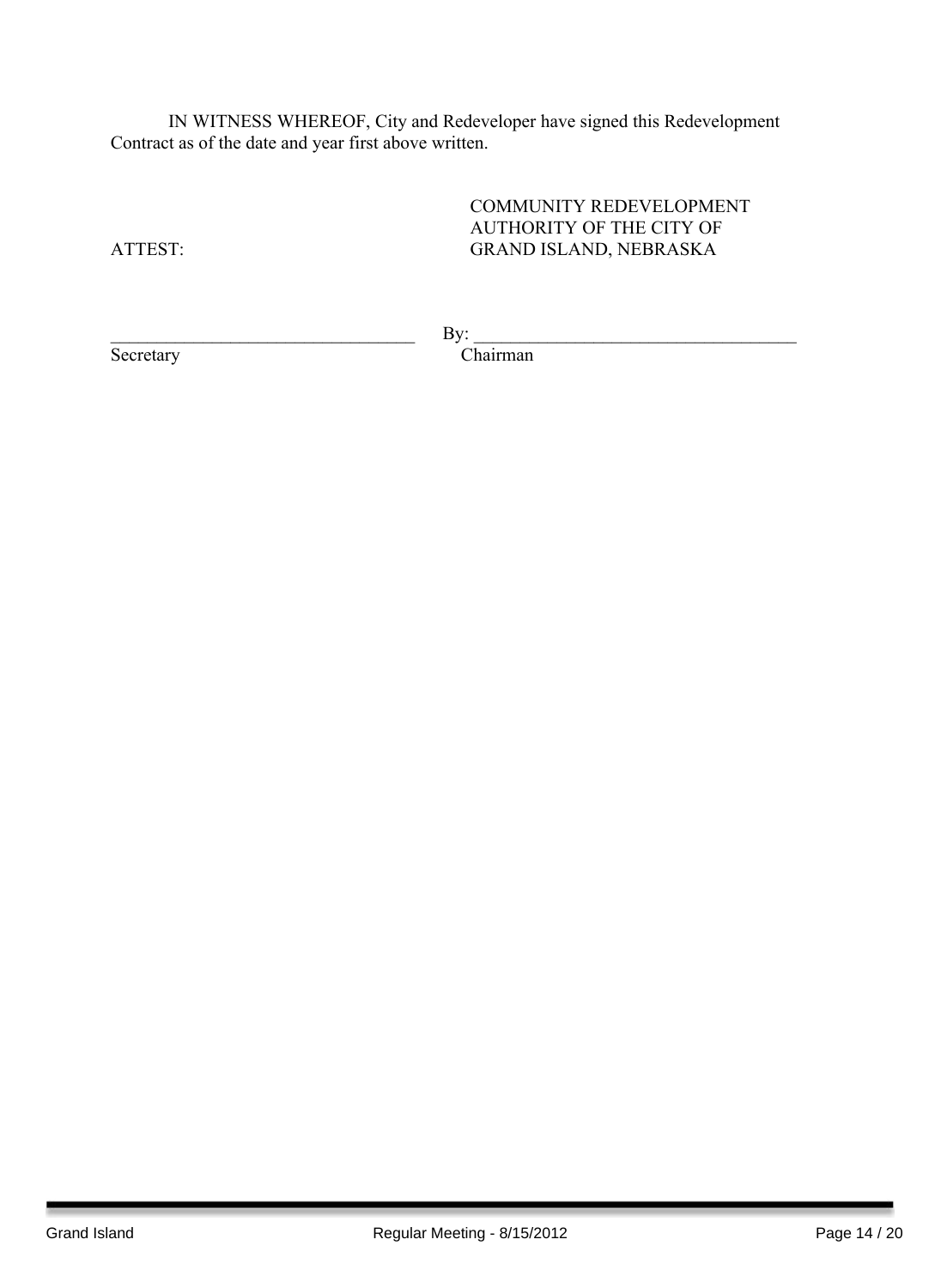Baker Development, Inc.

By:\_\_\_\_\_\_\_\_\_\_\_\_\_\_\_\_\_\_\_\_\_\_\_\_\_\_\_\_\_

President

#### STATE OF NEBRASKA ) ) ss.

COUNTY OF HALL)

The foregoing instrument was acknowledged before me this \_\_\_\_\_\_ day of \_\_\_\_\_\_, . by and and containing the secretary, respectively, of the Community Redevelopment Authority of the City of Grand Island, Nebraska, on behalf of the Authority.

Notary Public

 $\mathcal{L}_\text{max}$  , and the set of the set of the set of the set of the set of the set of the set of the set of the set of the set of the set of the set of the set of the set of the set of the set of the set of the set of the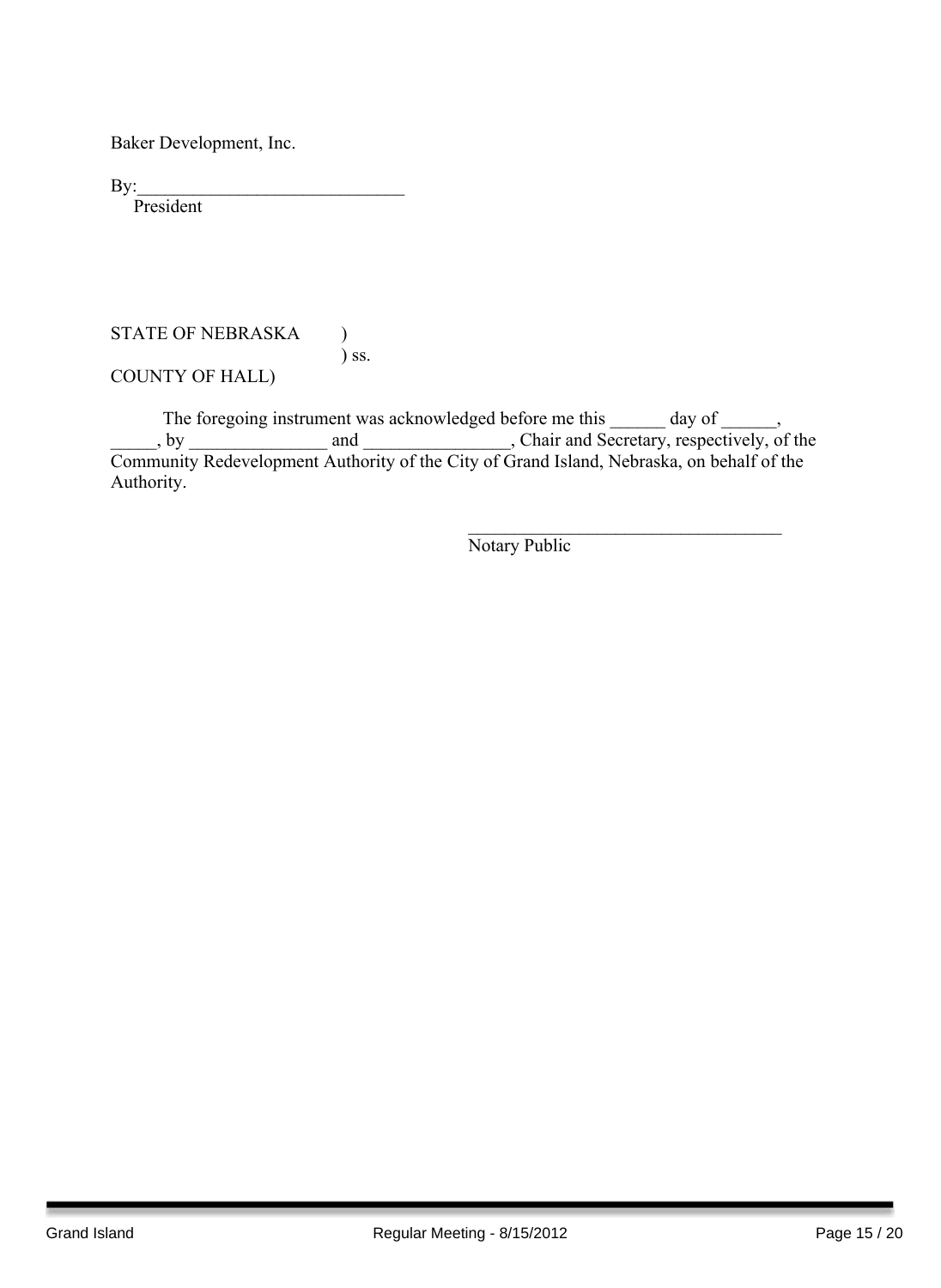#### STATE OF NEBRASKA ) ) ss. COUNTY OF  $\_\_\_\_\_$  )

The foregoing instrument was acknowledged before me this \_\_\_\_\_\_ day of \_\_\_\_\_\_, \_\_\_\_\_, by \_\_\_\_\_\_\_\_\_\_\_\_\_\_\_\_\_\_\_, President of Baker Development, Inc., on behalf of the corporation.

Notary Public

 $\mathcal{L}_\text{max}$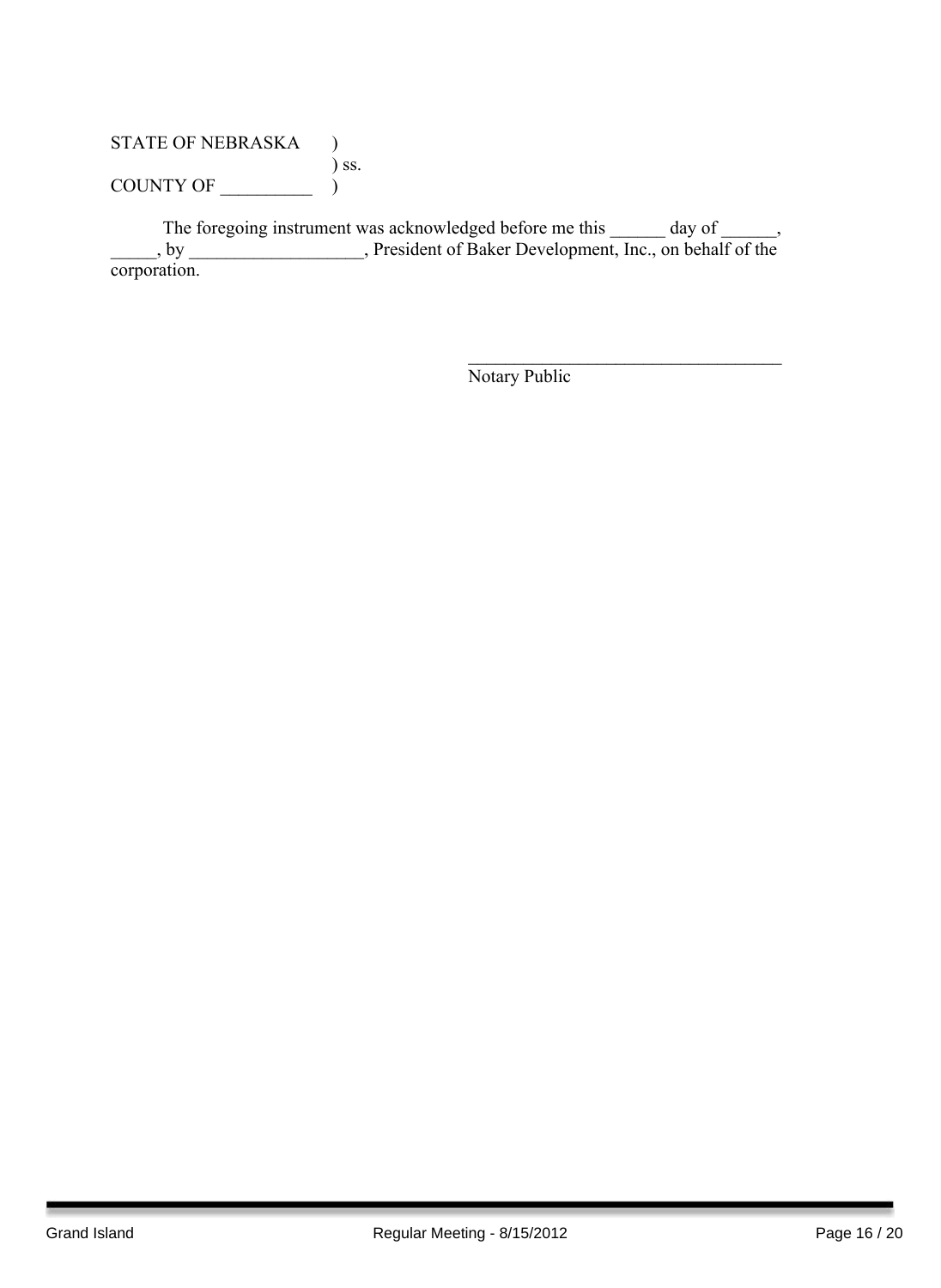#### EXHIBIT A

Lots 2 and 3, Block 22, Schimmer's Addition to the City of Grand Island, Hall County, Nebraska.

A-I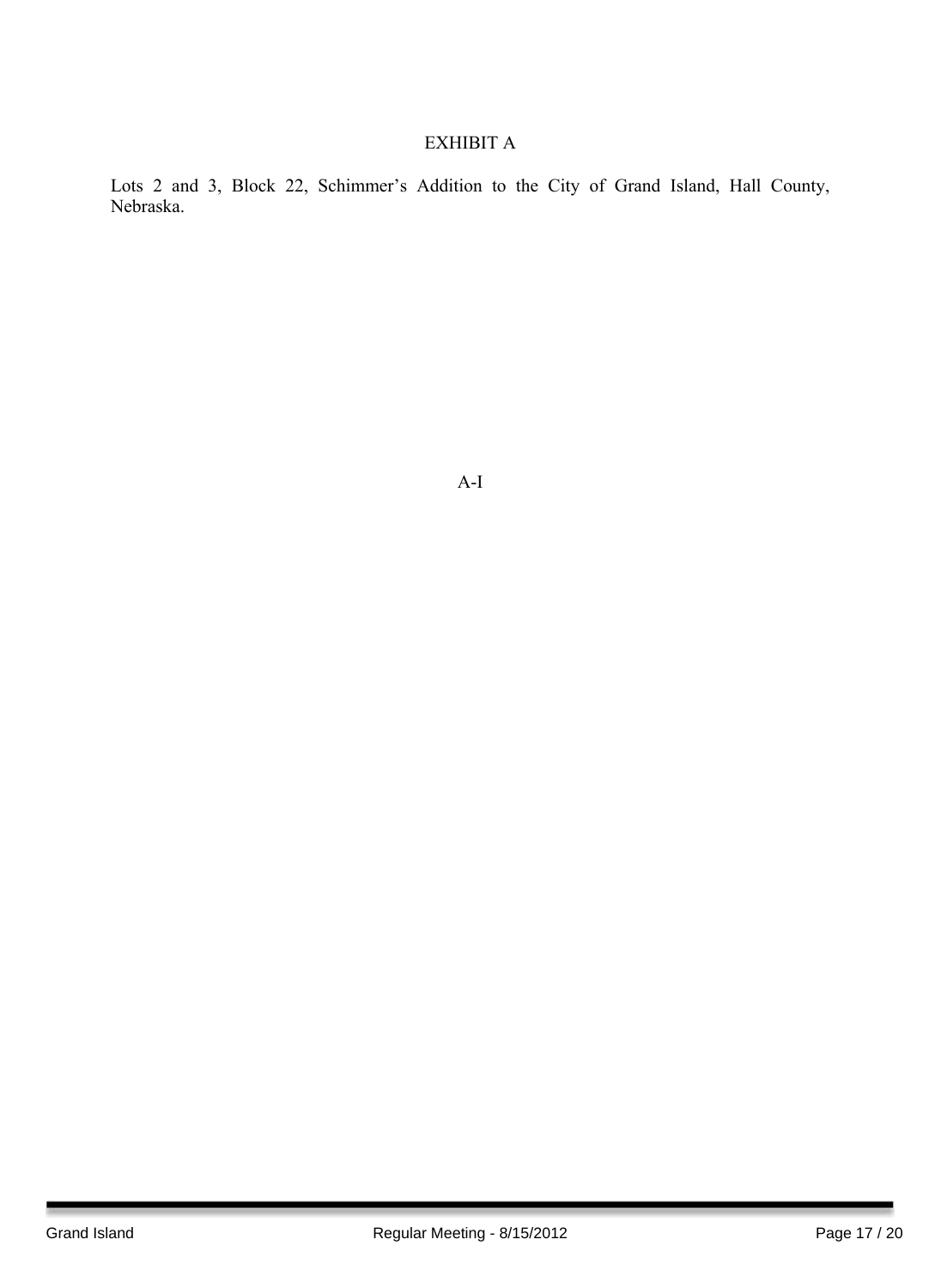#### EXHIBIT B

#### DESCRIPTION OF PROJECT

The acquisition of property located at 709 and 715 W 18th Street and the subsequent site preparation work, utility and engineering, landscaping and parking improvements necessary for constructing a duplex at the site.

B- 1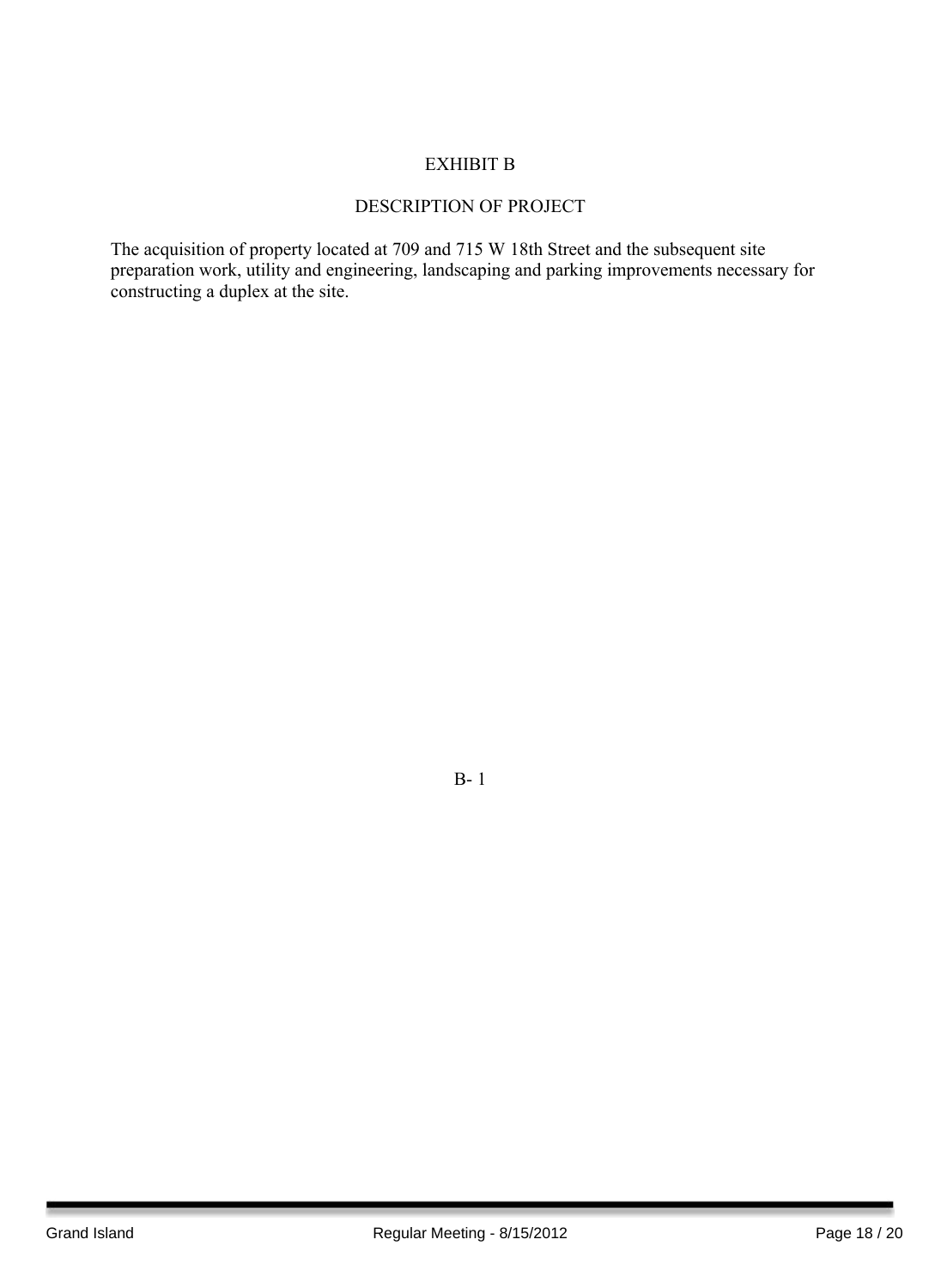#### EXHIBIT C

#### TIF INDEBTEDNESS

|              | Principal Amount:     | $$42,000.00$ [annual payment amounts assumed are $$3,000.00]$ ]                                                 |
|--------------|-----------------------|-----------------------------------------------------------------------------------------------------------------|
| 2.           | Payments:             | Semi-annually or more frequent, with payments limited to<br>annual incremental taxes revenues from the project. |
| $\mathbf{3}$ | Interest Rate:        | Zero percent $(0.00\%)$                                                                                         |
| 4.           | <b>Maturity Date:</b> | On or before December 31, 2027.                                                                                 |

C-1